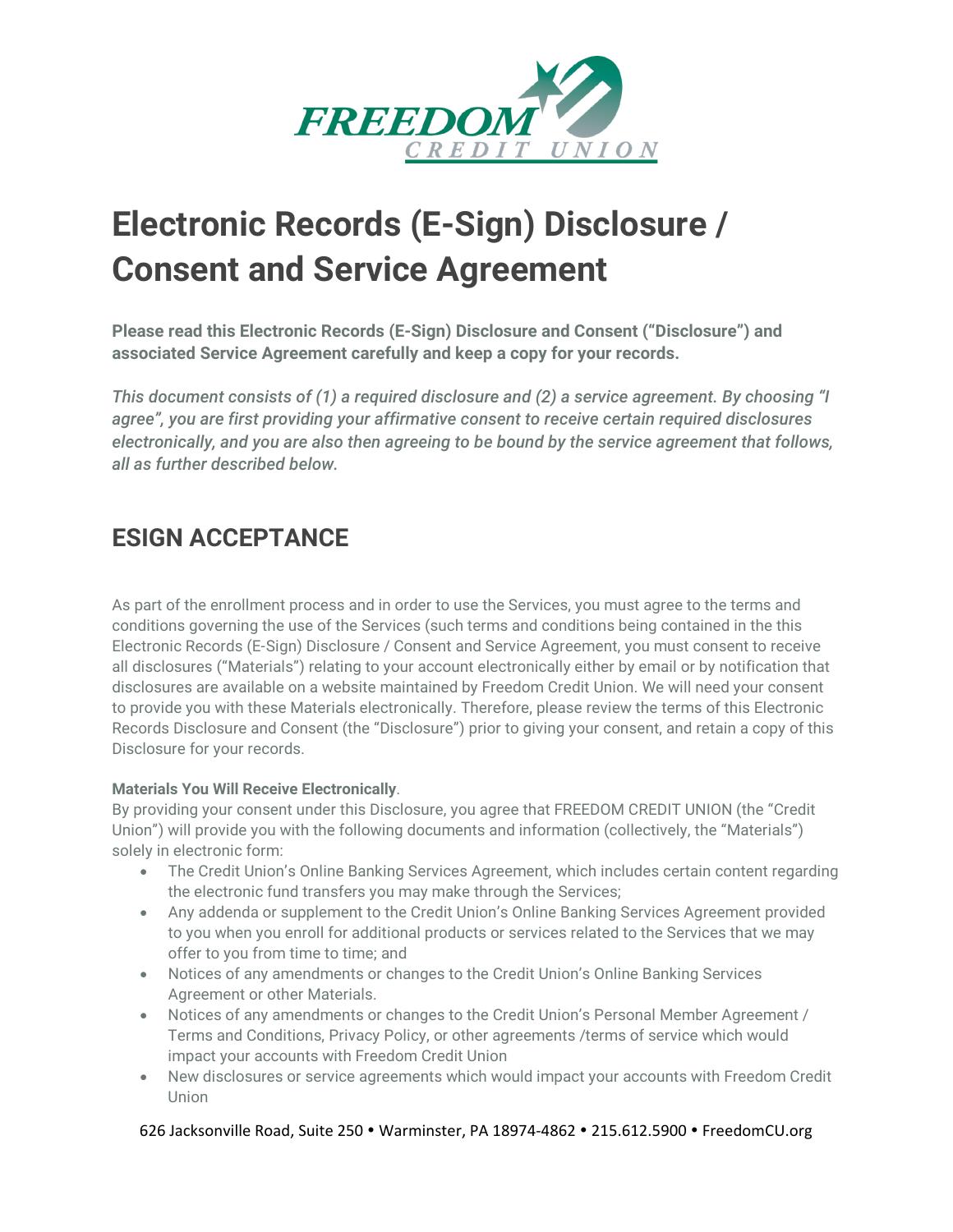

## **Your Consent is Required**.

You must consent to receiving these Materials before we can provide them to you electronically. Your consent will apply to your enrollment in the Services and any Materials we provide or make available to you. Agreeing to accept disclosure electronically means that once the Credit Union presents them to you, and if necessary, you click to accept them, they will apply to you and your accounts.

# **Paper Copy of Materials.**

If you do not want to receive the Materials electronically, you should exit this area of our website. If you do not consent to receiving an electronic copy of the Materials, we will not be able to enroll you in the Services. If you consent to receive the Materials electronically, you can also request a paper copy of the Materials by contacting our

Member Service department by phone at 215-612-5900. We will not charge you any fees for providing a paper copy of the Materials.

# **Withdrawing Your Consent.**

If you later decide you do not want to receive the Materials electronically, you may withdraw your consent by contacting our Member Service department by phone at the number listed above. If you withdraw your consent, however, you may no longer use the Services.

### **Updating Your Contact Information.**

If you consent to receive the Materials electronically, we may contact you at the email address you have provided to us. Please be certain that we have your correct and updated email address. If you change your email address, you may provide your new email address to us by contacting our Member Service department by phone at the number listed above.

#### **System Requirements to Access the Information.**

To receive an electronic copy of the Materials, which will be provided to you in HTML format, you must have the following equipment and software:

- You must have a personal computer or other access device that is capable of accessing the Internet (e.g., you must have a modem and available phone line, a cable Internet connection or some other means of access to the Internet, and you must have an active account with an Internet service provider). Your access to this page verifies that your system meets these requirements.
- You must have an Internet web browser which is capable of supporting 128-bit SSL encrypted communications, which requires a minimum web browser version of either Microsoft® Internet Explorer version 9, Mozilla Firefox 21, Google Chrome 27+, or Safari on Mac OS X 10.8 and your system must have 128-bit SSL encryption software. Your access to this page verifies that your browser and encryption software meet these requirements.

#### **Systems Enhancements**.

If the form of the Materials changes to as to require different or additional hardware or software, or upgrades, plug-ins or enhancements to the hardware or software used by you (all such changes referred to as a "Systems Enhancement"), we will notify you and you may either terminate the Service or upgrade your hardware and/or software as required by the Systems Enhancement. If the Credit Union determines

#### 626 Jacksonville Road, Suite 250 Warminster, PA 18974-4862 215.612.5900 FreedomCU.org